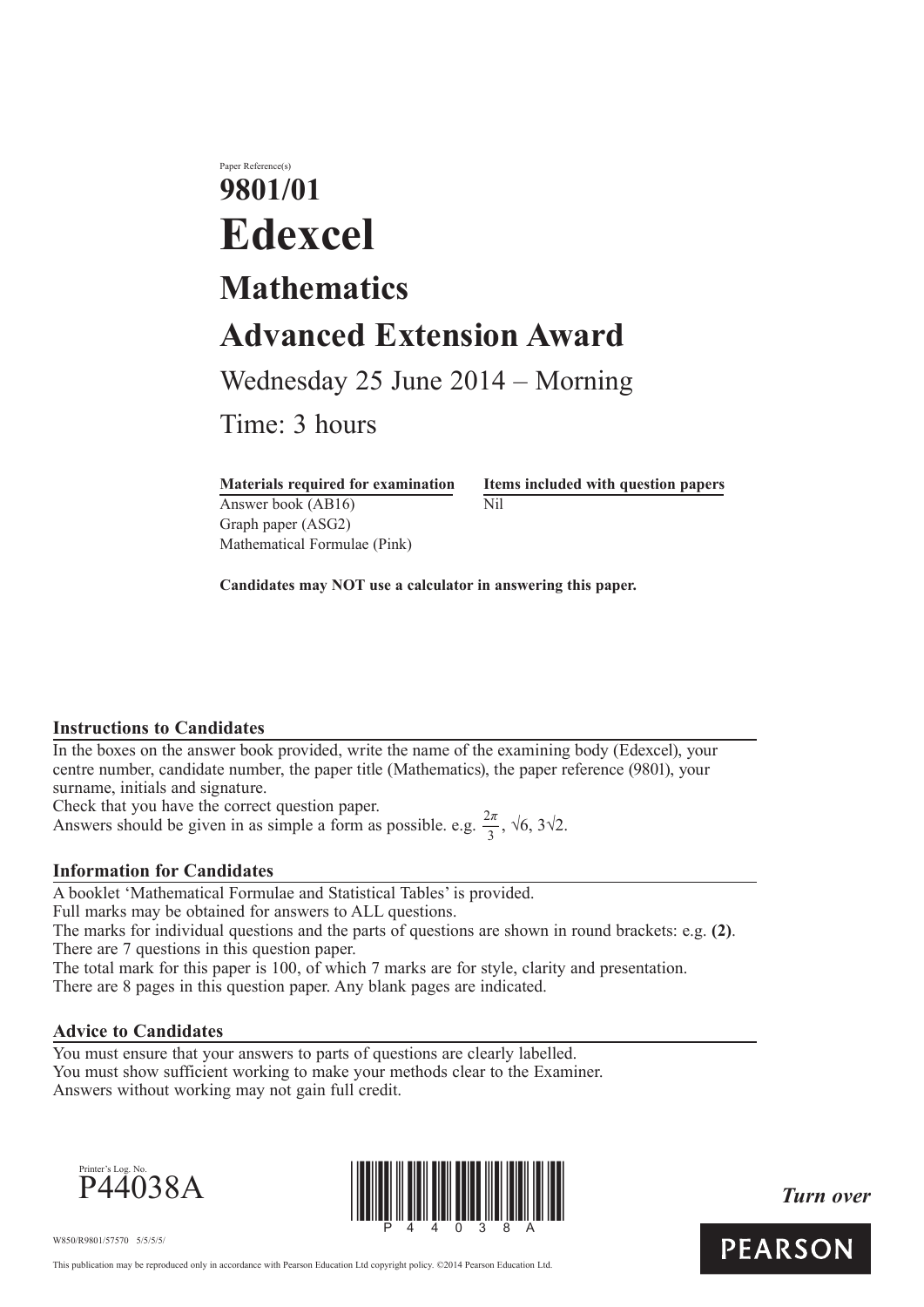$$
f(x) = \ln(2x - 5), \qquad x > 2.5
$$

(a) Find  $f^{-1}(x)$ .

The function g has domain  $x > 2$  and

$$
fg(x) = \ln\left(\frac{x+10}{x-2}\right), \qquad x > 2
$$

(b) Find g(*x*) and simplify your answer.

**(3)**

**(2)**

**(Total 5 marks)**

**2.** Given that

$$
3\sin^2 x + 2\sin x = 6\cos x + 9\sin x \cos x
$$

and that  $-90^{\circ} < x < 90^{\circ}$ ,

find the possible values of tan *x*.

#### **(Total 6 marks)**

- **3.** (a) On separate diagrams sketch the curves with the following equations. On each sketch you should mark the coordinates of the points where the curve crosses the coordinate axes.
- (i)  $y = x^2 2x 3$ 
	- (ii)  $y = x^2 2|x| 3$
	- (iii)  $y = x^2 x |x| 3$
	- (b) Solve the equation

$$
x^2 - x - |x| - 3 = x + |x|
$$

**(4)**

**(7)**

**(Total 11 marks)**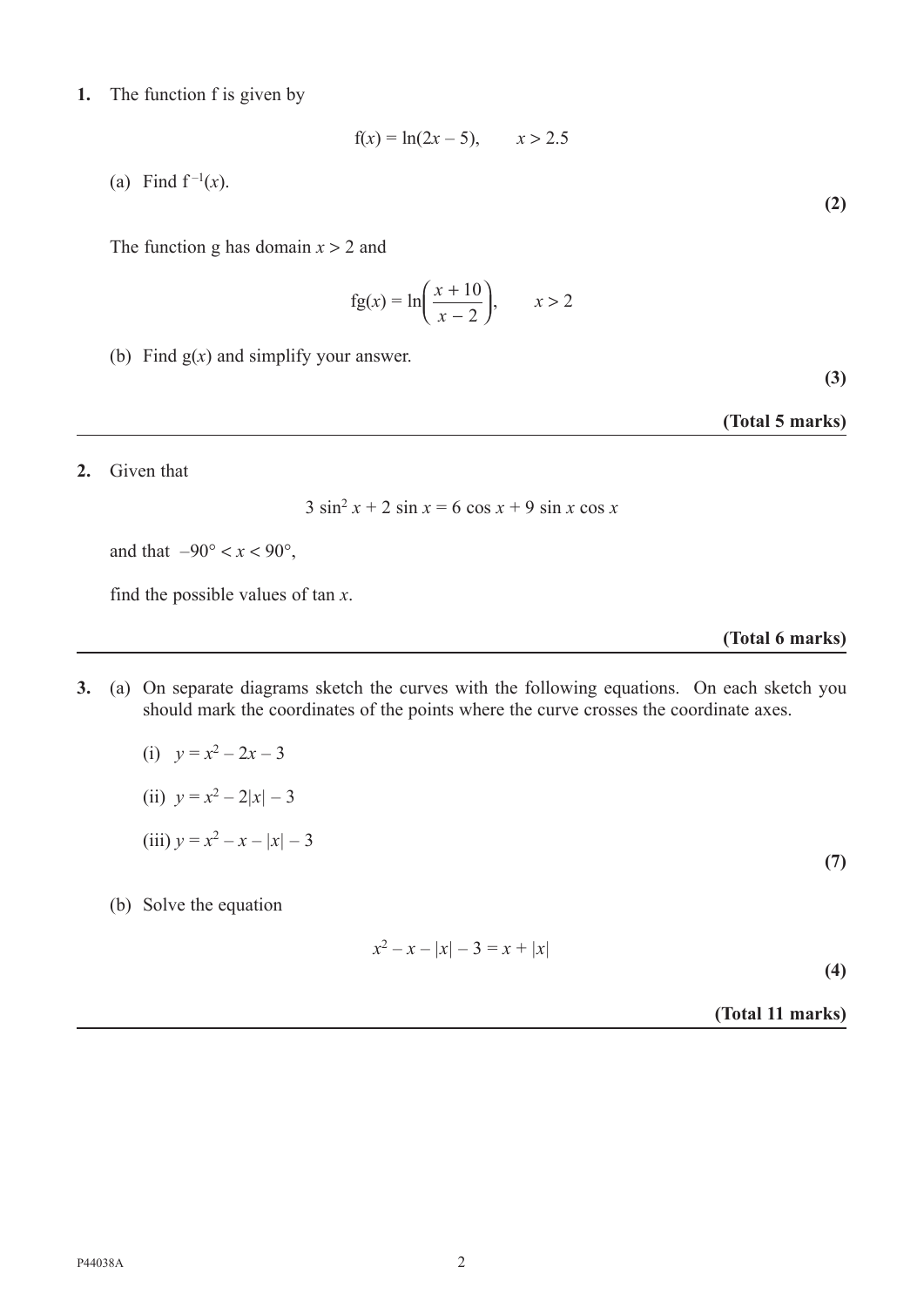## **4.** Given that

$$
(1+x)^n = 1 + \sum_{r=1}^{\infty} \frac{n(n-1)...(n-r+1)}{1 \times 2 \times ... \times r} x^r \qquad (|x| < 1, x \in \mathbb{R}, n \in \mathbb{R})
$$

(a) show that

$$
(1 - x)^{-\frac{1}{2}} = \sum_{r=0}^{\infty} {2r \choose r} \left(\frac{x}{4}\right)^r
$$
 (5)

(b) show that  $(9 - 4x^2)^{-\frac{1}{2}}$  can be written in the form  $r = 0$  $\sum_{r}^{\infty} \binom{2r}{r} \frac{x^2}{3}$  $r \lambda x^2$ *r*  $x^{2r}$ *q* ⎛ ⎝ ⎜ ⎞  $\int_{0}^{\infty}$  and give *q* in terms of *r*. **(3)**

(c) Find 
$$
\sum_{r=1}^{\infty} \binom{2r}{r} \times \frac{2r}{9} \times \left(\frac{x}{3}\right)^{2r-1}
$$
 (3)

(d) Hence find the exact value of

$$
\sum_{r=1}^{\infty} \binom{2r}{r} \times \frac{2r\sqrt{5}}{9} \times \frac{1}{5^r}
$$

giving your answer as a rational number.

**(2)**

## **(Total 13 marks)**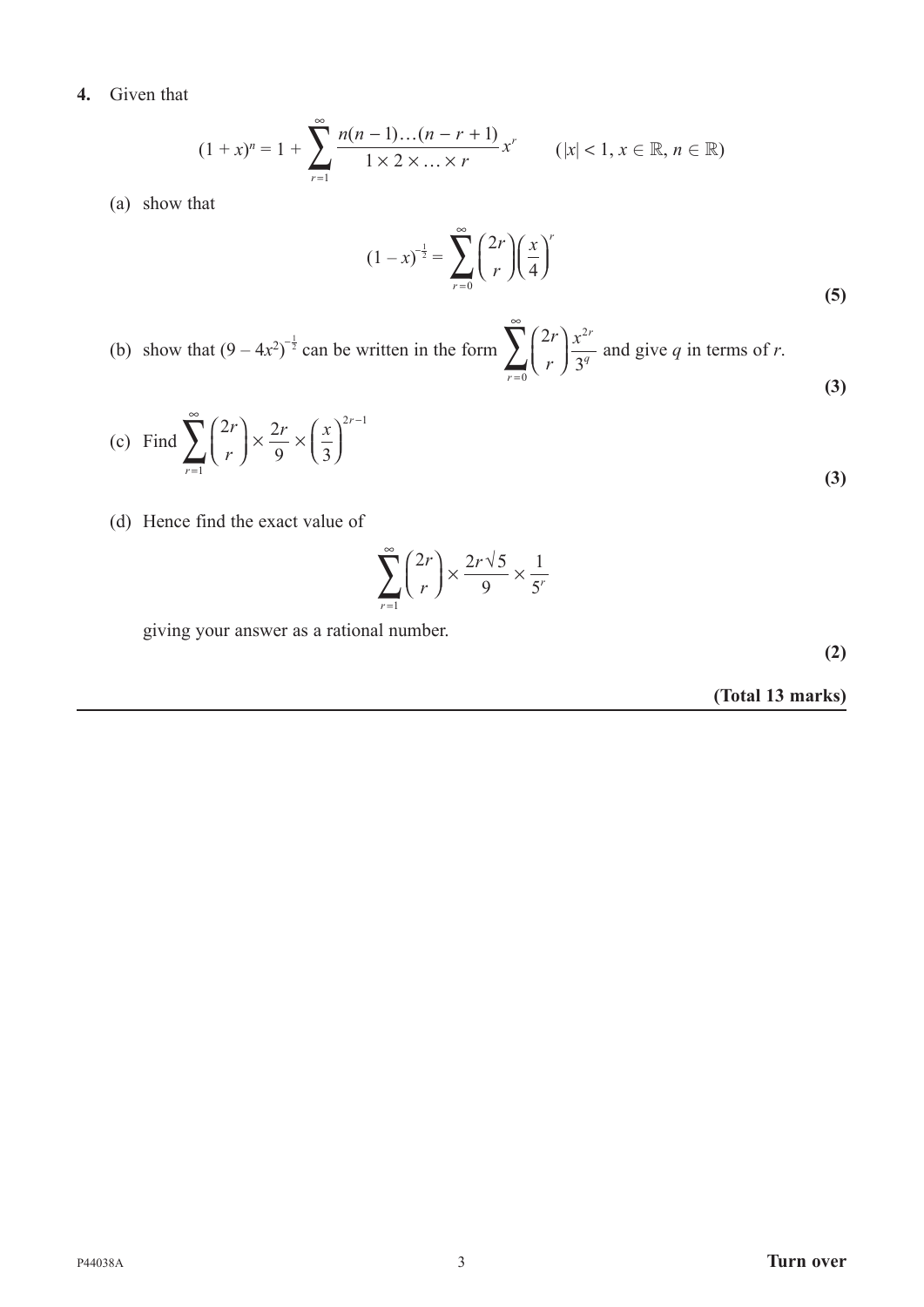**5.** The square-based pyramid *P* has vertices *A*, *B*, *C*, *D* and *E*. The position vectors of *A*, *B*, *C* and *D* are **a**, **b**, **c** and **d** respectively where

$$
\mathbf{a} = \begin{pmatrix} -2 \\ 3 \\ -1 \end{pmatrix}, \quad \mathbf{b} = \begin{pmatrix} 5 \\ 8 \\ -6 \end{pmatrix}, \quad \mathbf{c} = \begin{pmatrix} 2 \\ 5 \\ 3 \end{pmatrix}, \quad \mathbf{d} = \begin{pmatrix} 6 \\ 1 \\ 1 \end{pmatrix}
$$

(a) Find the vectors  $\overrightarrow{AB}$ ,  $\overrightarrow{AC}$ ,  $\overrightarrow{AD}$ ,  $\overrightarrow{BC}$ ,  $\overrightarrow{BD}$  and  $\overrightarrow{CD}$ .

(b) Find

- (i) the length of a side of the square base of *P*,
- (ii) the cosine of the angle between one of the slanting edges of *P* and its base,
- (iii) the height of *P*,
- (iv) the position vector of *E.*

**(9)**

A second pyramid, identical to *P*, is attached by its square base to the base of *P* to form an octahedron.

(c) Find the position vector of the other vertex of this octahedron.

**(3)**

**(Total 15 marks)**

**(3)**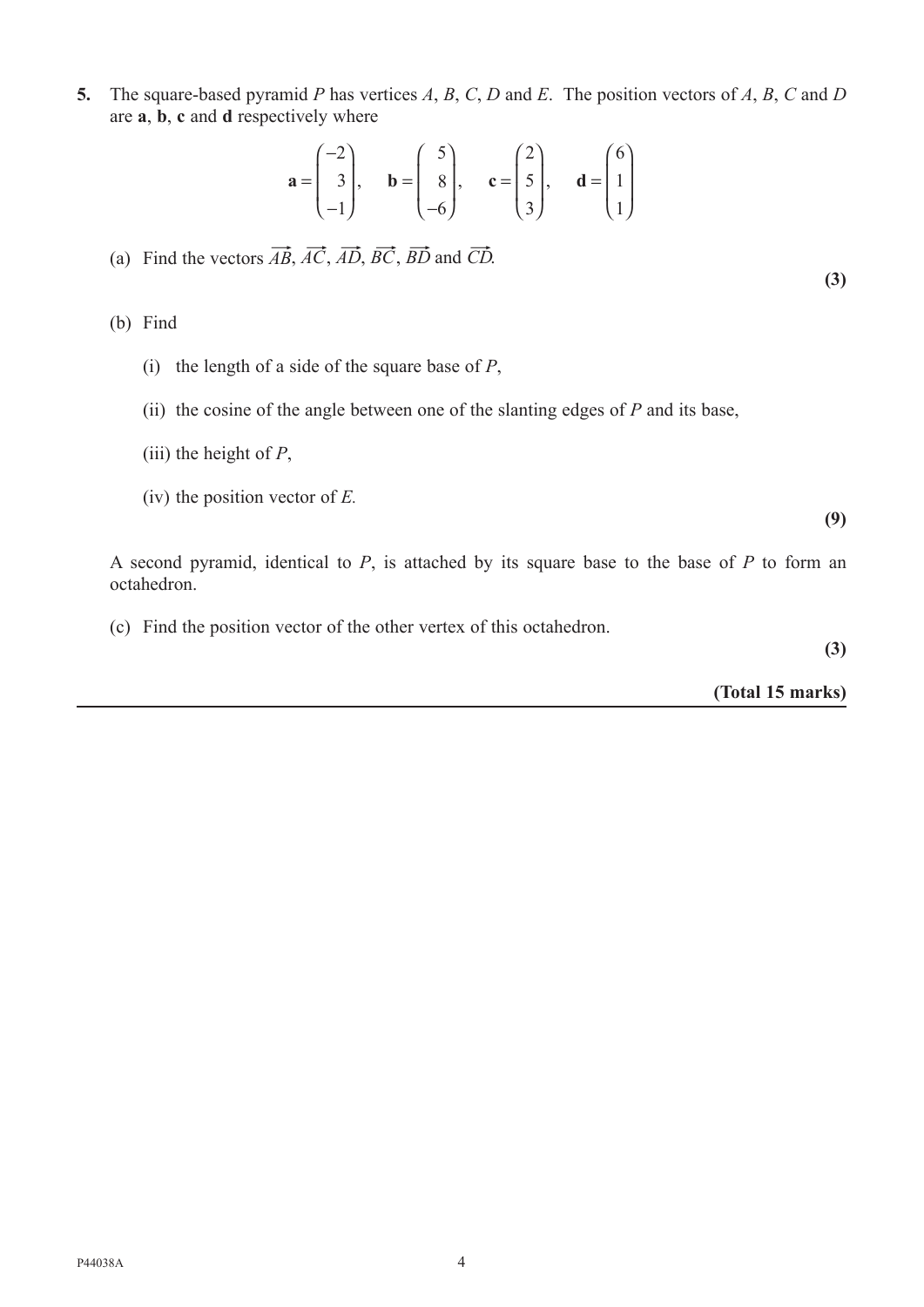**6.** (i) A curve with equation  $y = f(x)$  has  $f(x) \ge 0$  for  $x \ge a$  and

$$
A = \int_a^b f(x) dx \text{ and } V = \pi \int_a^b [f(x)]^2 dx
$$

where *a* and *b* are constants with  $b > a$ .

Use integration by substitution to show that for the positive constants *r* and *h*

$$
\pi \int_{a+h}^{b+h} [r + f(x-h)]^2 dx = \pi r^2 (b-a) + 2\pi r A + V
$$
 (3)

(ii)



**Figure 1**

Figure 1 shows part of the curve *C* with equation  $y = 4 + 1$ 2  $\sqrt{3}$  cos x + sin x

This curve has asymptotes  $x = m$  and  $x = n$  and crosses the *y*-axis at  $(0, p)$ .

- (a) Find the value of *p*, the value of *m* and the value of *n*.
- (b) Show that the equation of *C* can be written in the form  $y = r + f(x h)$  and specify the function f and the constants *r* and *h*.

**(4)**

**(4)**

The region bounded by *C*, the *x*-axis and the lines  $x = \frac{\pi}{6}$  and  $x = \frac{\pi}{3}$  is rotated through  $2\pi$  radians about the *x*-axis.

(c) Find the volume of the solid formed.

**(9)**

**(Total 20 marks)**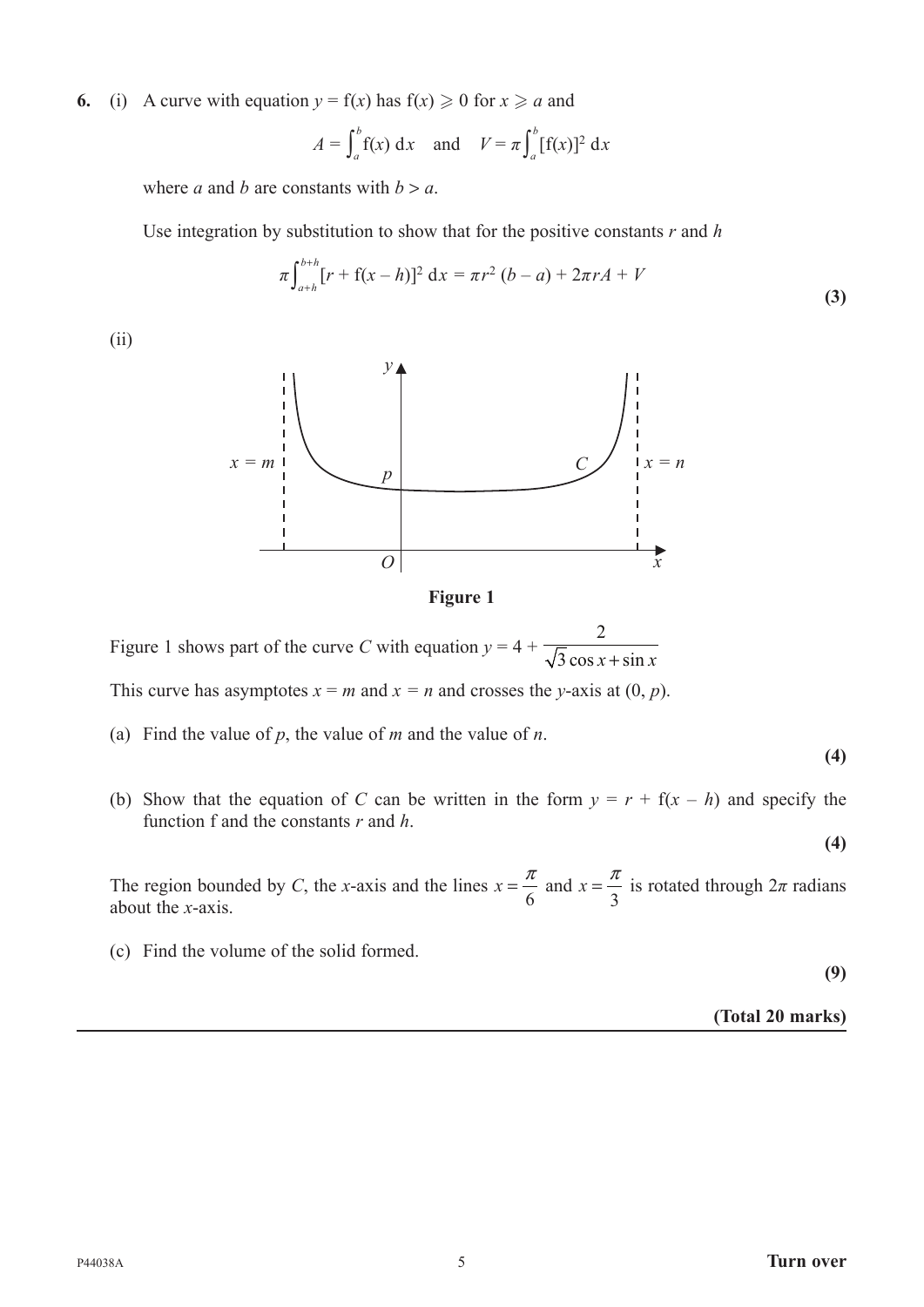

**Figure 2**

A circular tower stands in a large horizontal field of grass. A goat is attached to one end of a string and the other end of the string is attached to the fixed point *O* at the base of the tower. Taking the point *O* as the origin  $(0, 0)$ , the centre of the base of the tower is at the point  $T(0, 1)$ . The radius of the base of the tower is 1. The string has length  $\pi$  and you may ignore the size of the goat. The curve *C* represents the edge of the region that the goat can reach as shown in Figure 2.

(a) Write down the equation of 
$$
C
$$
 for  $y < 0$ .

When the goat is at the point  $G(x, y)$ , with  $x > 0$  and  $y > 0$ , as shown in Figure 2, the string lies along *OAG* where *OA* is an arc of the circle with angle  $OTA = \theta$  radians and *AG* is a tangent to the circle at *A*.

(b) With the aid of a suitable diagram show that

$$
x = \sin \theta + (\pi - \theta) \cos \theta
$$
  

$$
y = 1 - \cos \theta + (\pi - \theta) \sin \theta
$$
 (5)

(c) By considering  $\int y \frac{dx}{d\theta} d\theta$ , show that the area between *C*, the positive *x*-axis and the positive *y*-axis can be expressed in the form

$$
\int_0^{\pi} u \sin u \, du + \int_0^{\pi} u^2 \sin^2 u \, du + \int_0^{\pi} u \sin u \cos u \, du \tag{5}
$$

(d) Show that 
$$
\int_0^{\pi} u^2 \sin^2 u \, du = \frac{\pi^3}{6} + \int_0^{\pi} u \sin u \cos u \, du
$$

(e) Hence find the area of grass that can be reached by the goat.

**(Total 23 marks)**

## **FOR STYLE, CLARITY AND PRESENTATION: 7 MARKS TOTAL FOR PAPER: 100 MARKS**

#### **END**

**7.**

**(4)**

**(1)**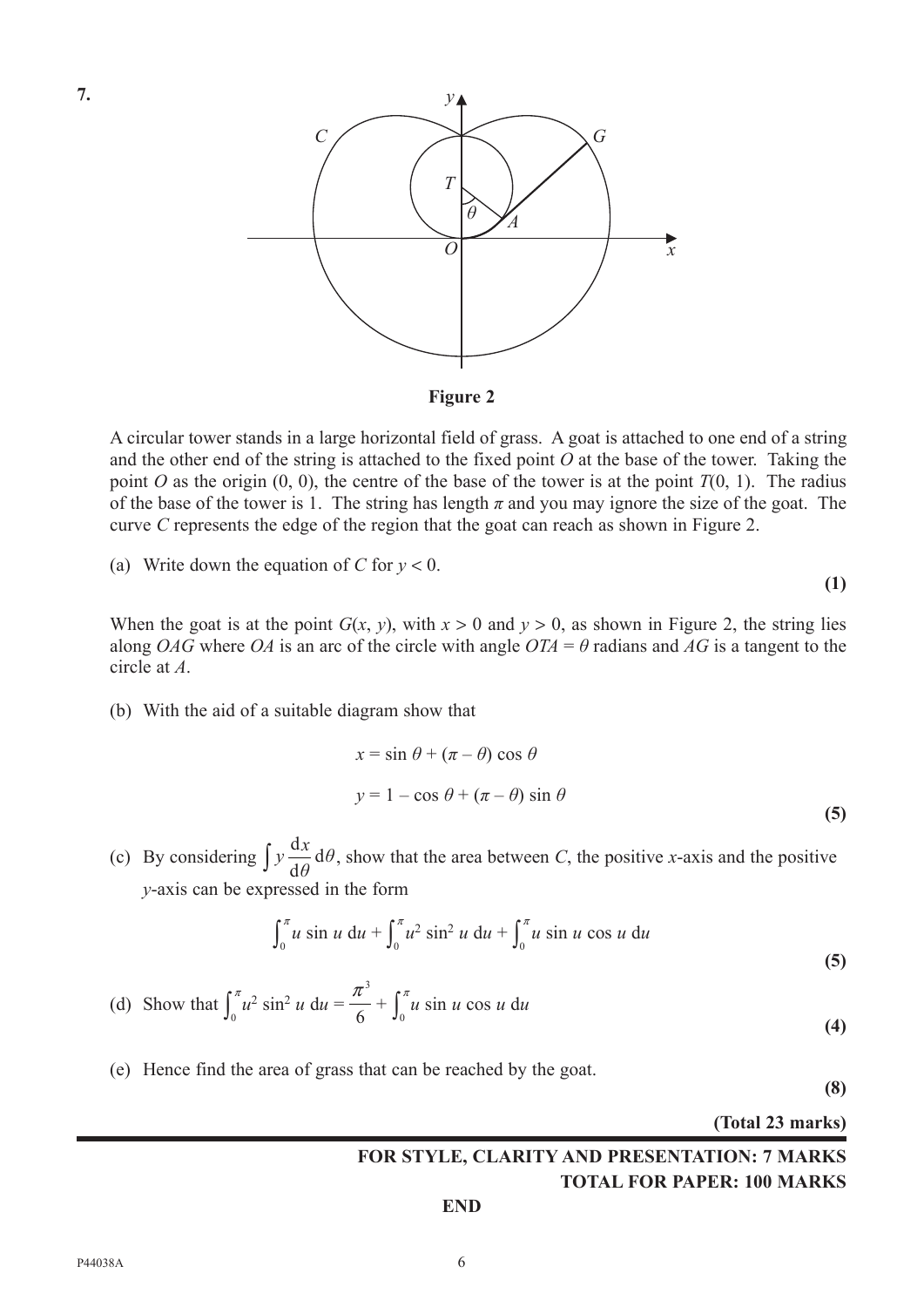**BLANK PAGE**